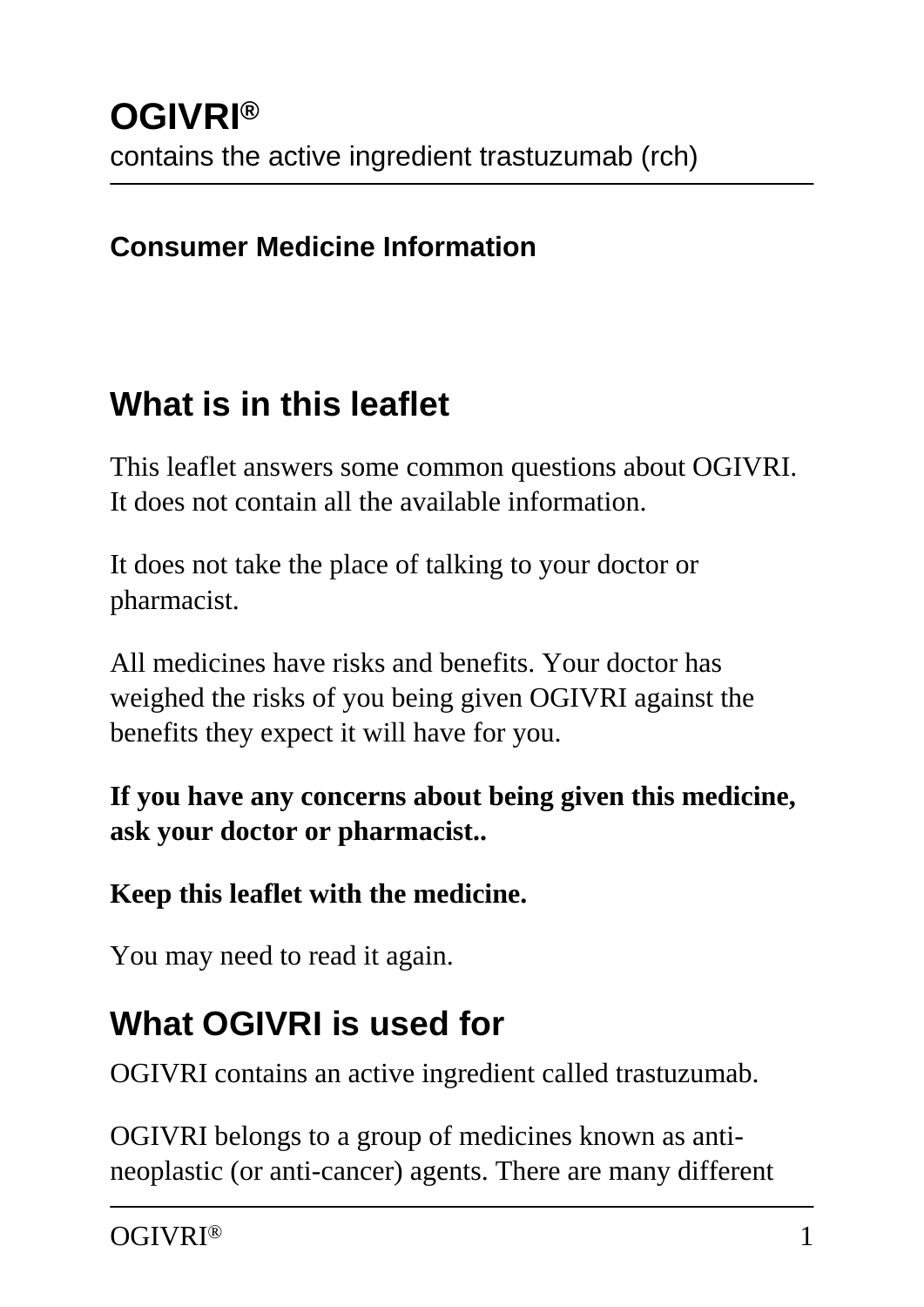classes of antineoplastic agents. OGIVRI belongs to a class called monoclonal antibodies

Monoclonal antibodies are proteins made in a laboratory. These proteins are designed to recognise and bind to other unique proteins in the body.

OGIVRI binds selectively to a protein called human epidermal growth factor receptor 2 (HER2).

HER2 is found in large amounts on the surface of some cancer cells.

When OGIVRI binds to HER2 it stops the growth and spread of the cancer cells.

OGIVRI is used to treat breast and gastric cancer. It is only used in patients whose tumor has tested positive to HER2.

OGIVRI may be used alone or with other medicines that treat breast cancer, such as an aromatase inhibitor (hormone receptor positive breast cancer) or a taxane (e.g. paclitaxel or docetaxel).

For the treatment of gastric cancer OGIVRI is used with chemotherapy medicines cisplatin and capecitabine (or 5FU).

For further information about the other medicines you are receiving with OGIVRI, please ask your doctor, nurse or pharmacist for the Consumer Medicine Information (CMI) leaflet.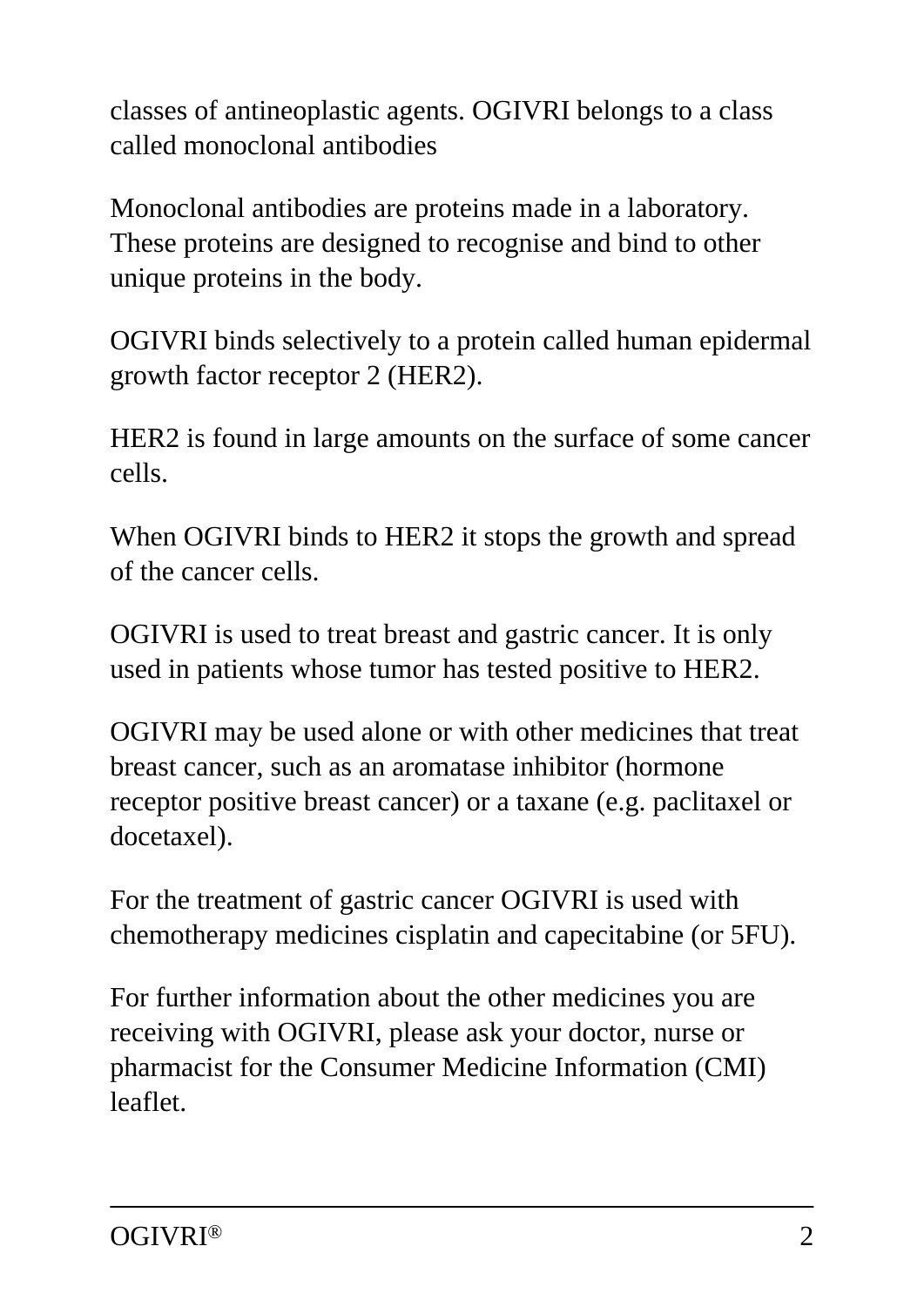#### **Ask your doctor if you have any questions why OGIVRI has been prescribed for you.**

This medicine is available only with a doctor's prescription.

## **Before you take/use/have/are given OGIVRI**

#### **When you must not take it**

**Do not take OGIVRI if you have an allergy to:**

- **OGIVRI**
- **any ingredient listed at the end of this leaflet or**
- **any protein of Chinese hamster origin**

Some symptoms of an allergic reaction may include shortness of breath; wheezing or difficulty breathing; rash, itching or hives on the skin or swelling of the face, lips, tongue or other parts of the body.

- **you have breast cancer that has not spread (nonmetastatic) and**
	- **you have had an LVEF test result (which measures how well your heart can pump blood) of less than 45% or**
	- **you have symptoms of heart failure**

Symptoms of heart failure may include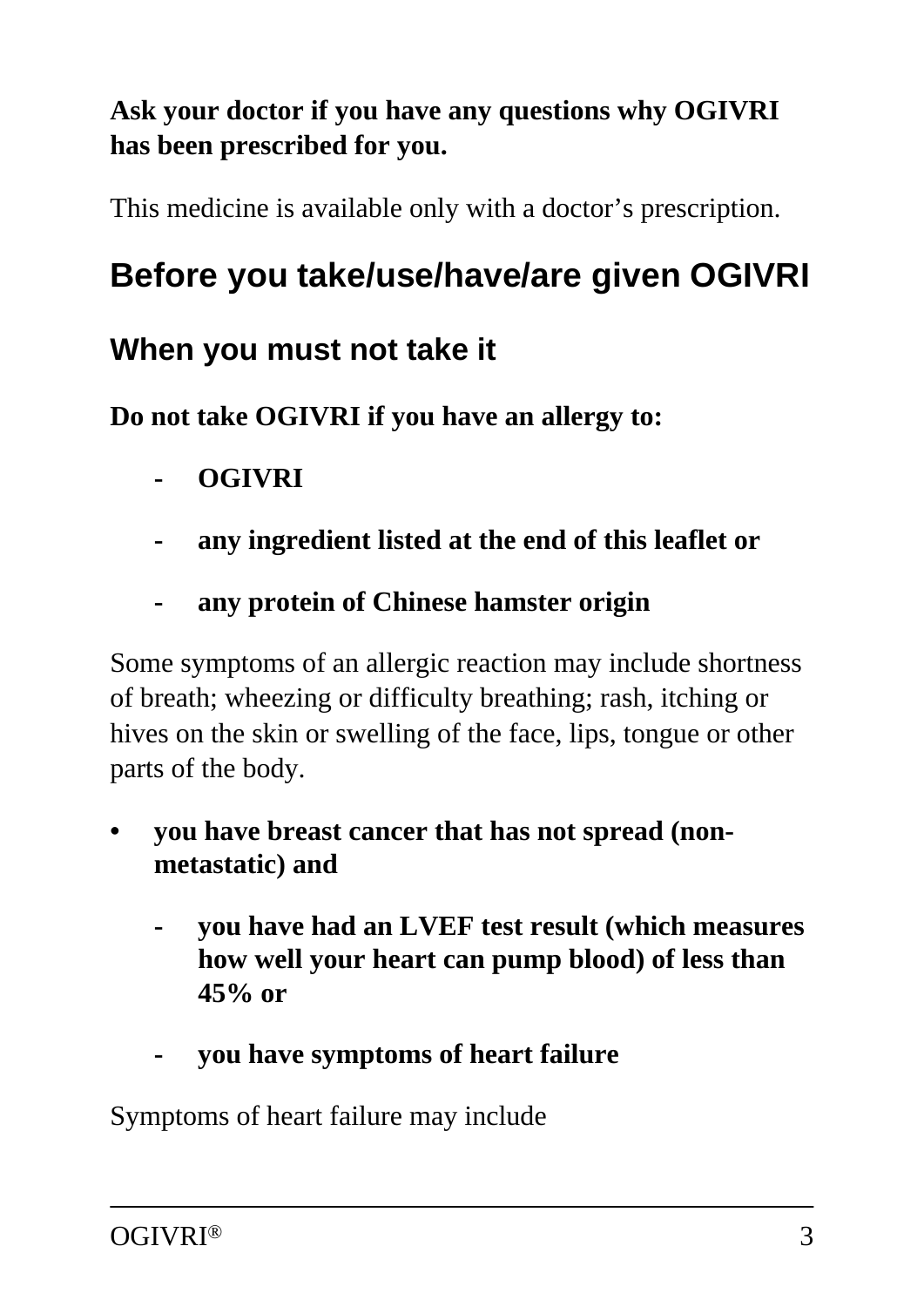- shortness of breath or tire easily after light physical activity (such as walking)
- shortness of breath at night, especially when lying flat
- swelling of the hands or feet due to fluid build up
- abnormal or irregular heartbeat

If you are not sure if you should start receiving OGIVRI, talk to your doctor.

#### **Tell your doctor if:**

- **you have a history of heart disease with:**
	- angina (chest pain)
	- cardiac arrhythmias (abnormal beating of the heart)
	- heart failure (where the heart cannot pump blood normally)
	- coronary artery disease (also known as CAD, a condition where plaque builds up inside the arteries)
	- poorly controlled high blood pressure
- **you have previously been treated with chemotherapy medicines known as anthracyclines (e.g. doxorubicin); these medicines can damage heart muscle and increase the risk of heart problems with OGIVRI**

Your doctor will monitor your heart function closely before and during your treatment with OGIVRI. Your heart function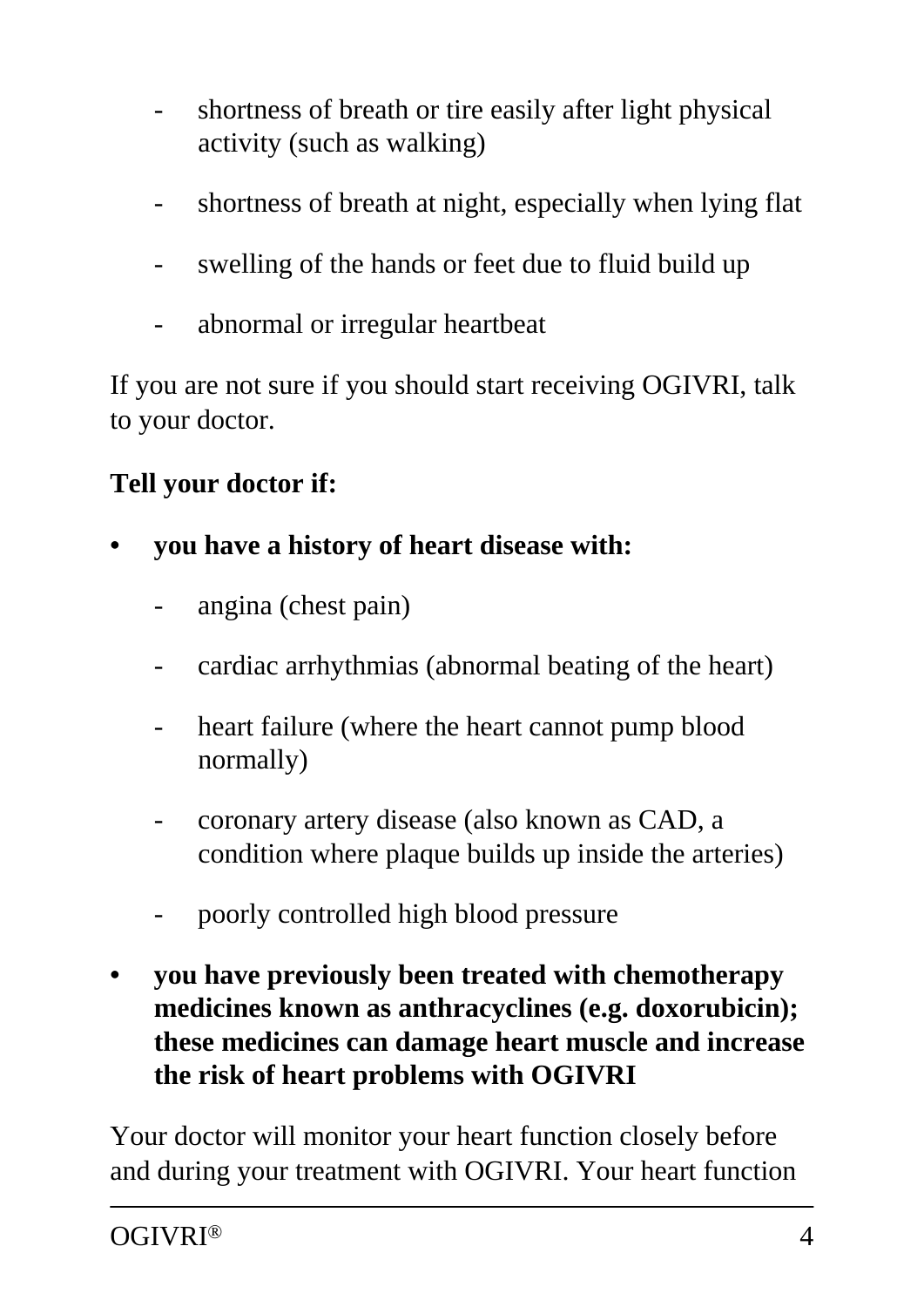may also be monitored for years after ceasing OGIVRI treatment.

- **if you have any breathing or lung problems**
- **you are allergic to any other medicines or any other substances such as foods, preservatives or dyes**

Allergic or anaphylactic reactions can occur with OGIVRI treatment (known as infusion or administration related reactions).

Your doctor or nurse will monitor you for side effects during treatment. See "side effects" for symptoms to look out for.

- You have a hereditary fructose intolerance (HFI)
- You have other deficiencies in sorbitol metabolism
- **you are pregnant or intend to become pregnant**

OGIVRI may be harmful to an unborn baby. If there is a need for OGIVRI treatment when you are pregnant your doctor will discuss the risks and benefits to you and the unborn baby.

You should use effective contraception to avoid becoming pregnant while you are being treated with OGIVRI and for 7 months after stopping treatment.

**• you are breast-feeding or plan to breast-feed**

It is not known if OGIVRI passes into breast milk. It is recommended that you discontinue breast-feeding while you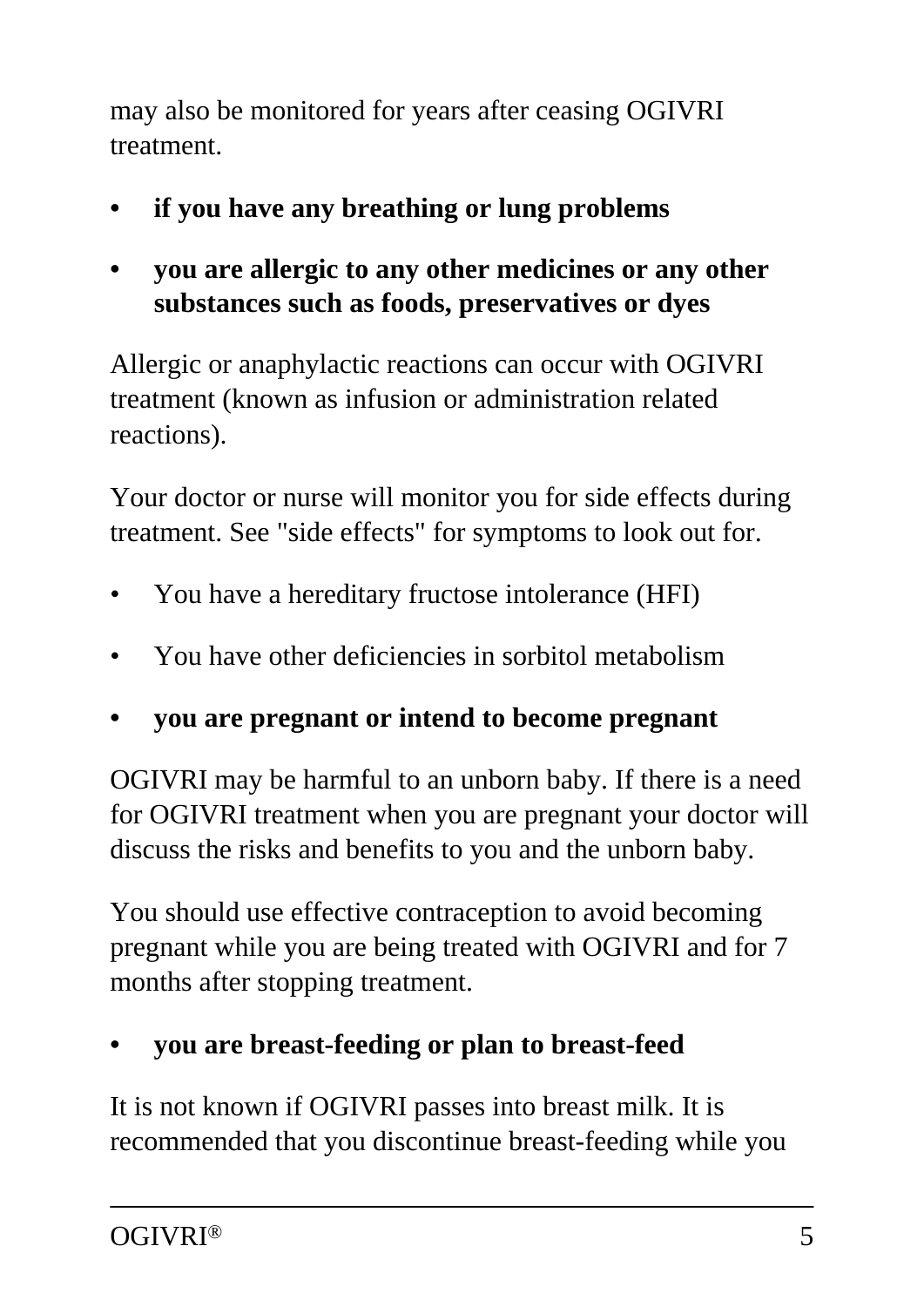are being treated with OGIVRI and not restart breast- feeding until 7 months after completing OGIVRI treatment.

#### **If you have not told your doctor about any of the above, tell them before you are given OGIVRI.**

## **Use in children**

The safety and effectiveness of OGIVRI in children under 18 years of age have not been established.

### **Taking other medicines**

**Tell your doctor or pharmacist if you are taking any other medicines, including any that you get without a prescription from your pharmacy, supermarket or health food shop.**

OGIVRI treatment with gemcitabine, vinorelbine, a taxane or radiation therapy can increase the chance of lung problems (interstitial lung disease).

Your doctor and pharmacist have more information on medicines to be careful with or avoid while receiving OGIVRI.

#### **Tell your doctor or pharmacist that you have had OGIVRI if you start any new medication in the seven months after stopping treatment.**

It may take up to seven months for OGIVRI to be removed from your body.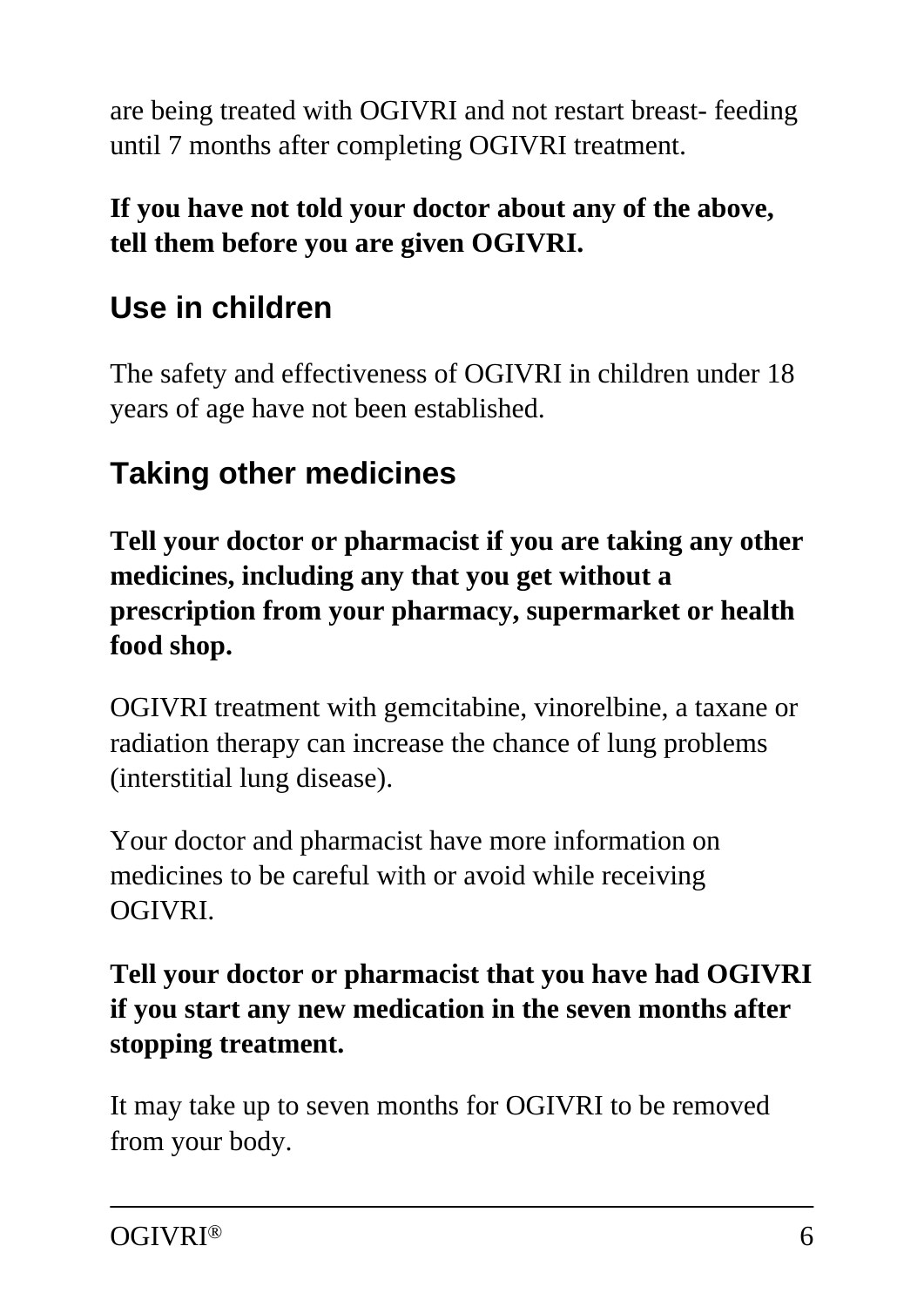# **How to take OGIVRI**

#### **Follow all directions given to you by your doctor or nurse carefully.**

They may differ from the information contained in this leaflet.

OGIVRI must be prepared by a healthcare professional and will be given in a hospital or clinic by a doctor or nurse.

OGIVRI is given by "drip" into a vein (intravenous (IV) infusion).

The first OGIVRI infusion is given over 90 minutes. If the first infusion is well tolerated, your drip time may be shortened to 30 minutes.

For the treatment of breast cancer, OGIVRI is given either once a week or once every three weeks. It may be given alone or in combination with other medicines used to treat breast cancer.

For the treatment of gastric cancer OGIVRI is given every three weeks in combination with other medicines used to treat gastric cancer.

Your doctor will decide how long you should receive OGIVRI, this will depend on your response to the medicine and the state of your disease.

## **If you forget to take it**

As OGIVRI is given under the supervision of your doctor, you are unlikely to miss a dose. However, if you forget or miss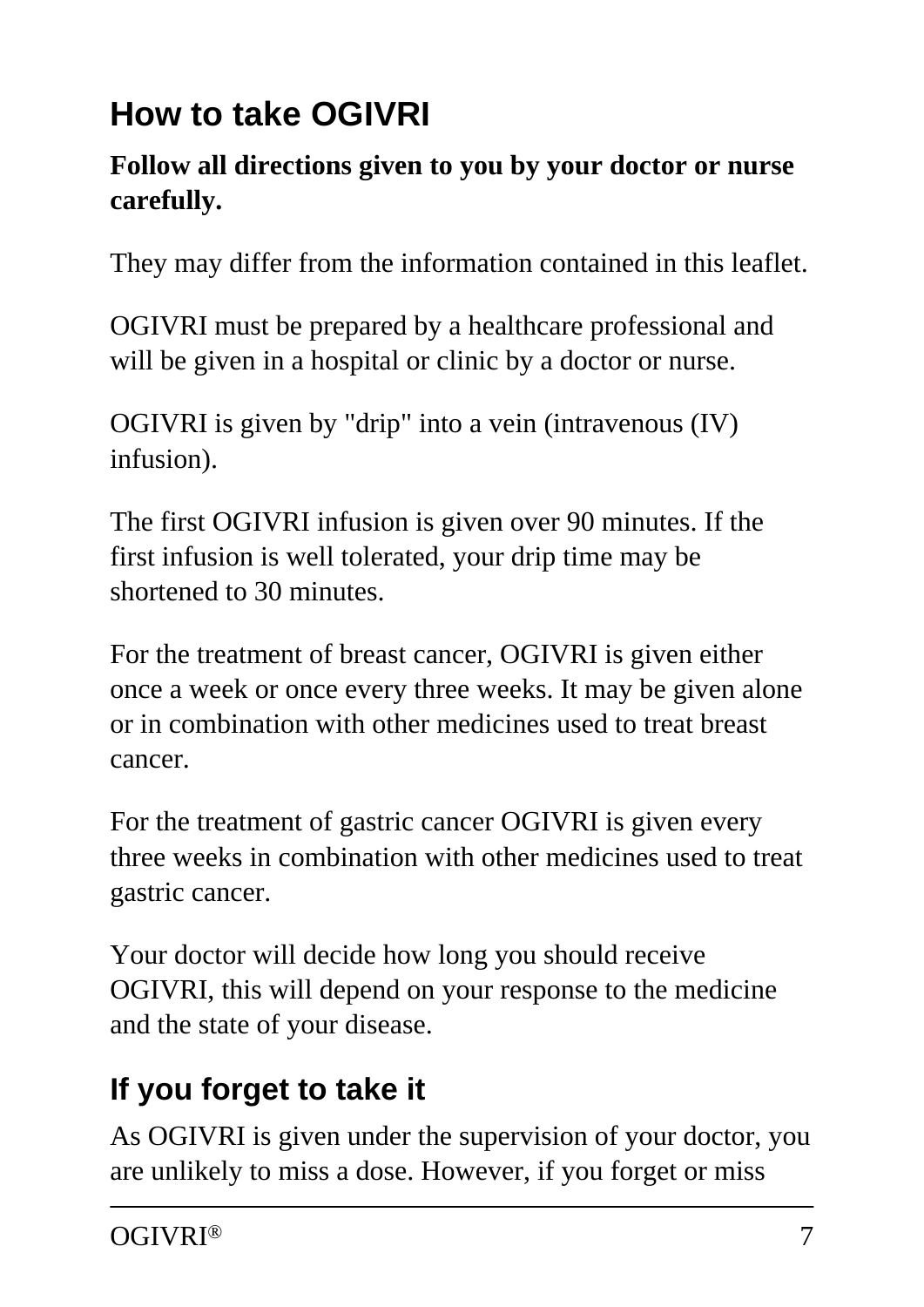your appointment to receive OGIVRI, make another appointment as soon as possible.

Your doctor will decide when and how much your next dose of OGIVRI will be.

## **If you take too much (overdose)**

As OGIVRI is given to you under the supervision of your doctor it is unlikely that you will be given too much. However, if you experience any side effects after being given

OGIVRI, tell your doctor immediately.

# **While you are using OGIVRI**

### **Things you must do**

#### **Tell your doctor or nurse immediately if you have any signs and symptoms of an allergic or anaphylactic reaction**

Some signs and symptoms include;

- swelling of your face, lips, tongue or throat with difficulty breathing,
- swelling of other parts of your body
- shortness of breath, wheezing or trouble breathing
- rash, itching or hives on the skin
- feeling sick (nausea)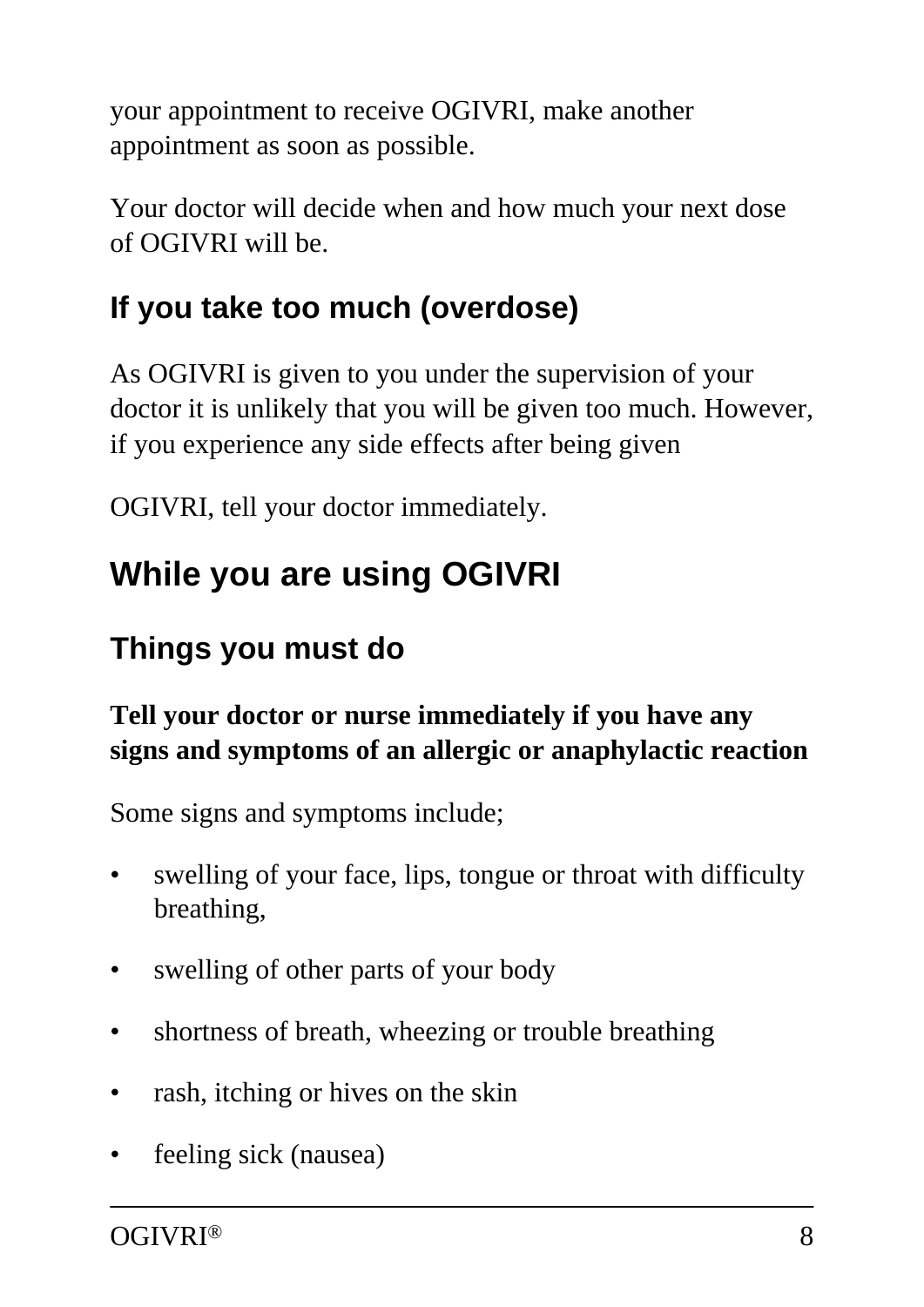- fever, chills
- feeling tired
- headache

#### **Tell your doctor or nurse immediately if you have any signs and symptoms of heart problems.**

Some signs and symptoms of heart problems are

- shortness of breath or getting
- tired easily after light physical activity (such as walking)
- shortness of breath at night, especially when lying flat
- swelling of the hands or feet due to fluid build up
- cough
- abnormal or irregular heartbeat

Please follow all your doctors' instructions if any of these symptoms require medication.

#### **Tell all doctors, dentists and pharmacists who are treating you that you are receiving OGIVRI.**

#### **Tell your doctor if you become pregnant or intend to start a family while receiving OGIVRI.**

**Be sure to keep all of your appointments with your doctor so that your progress can be checked**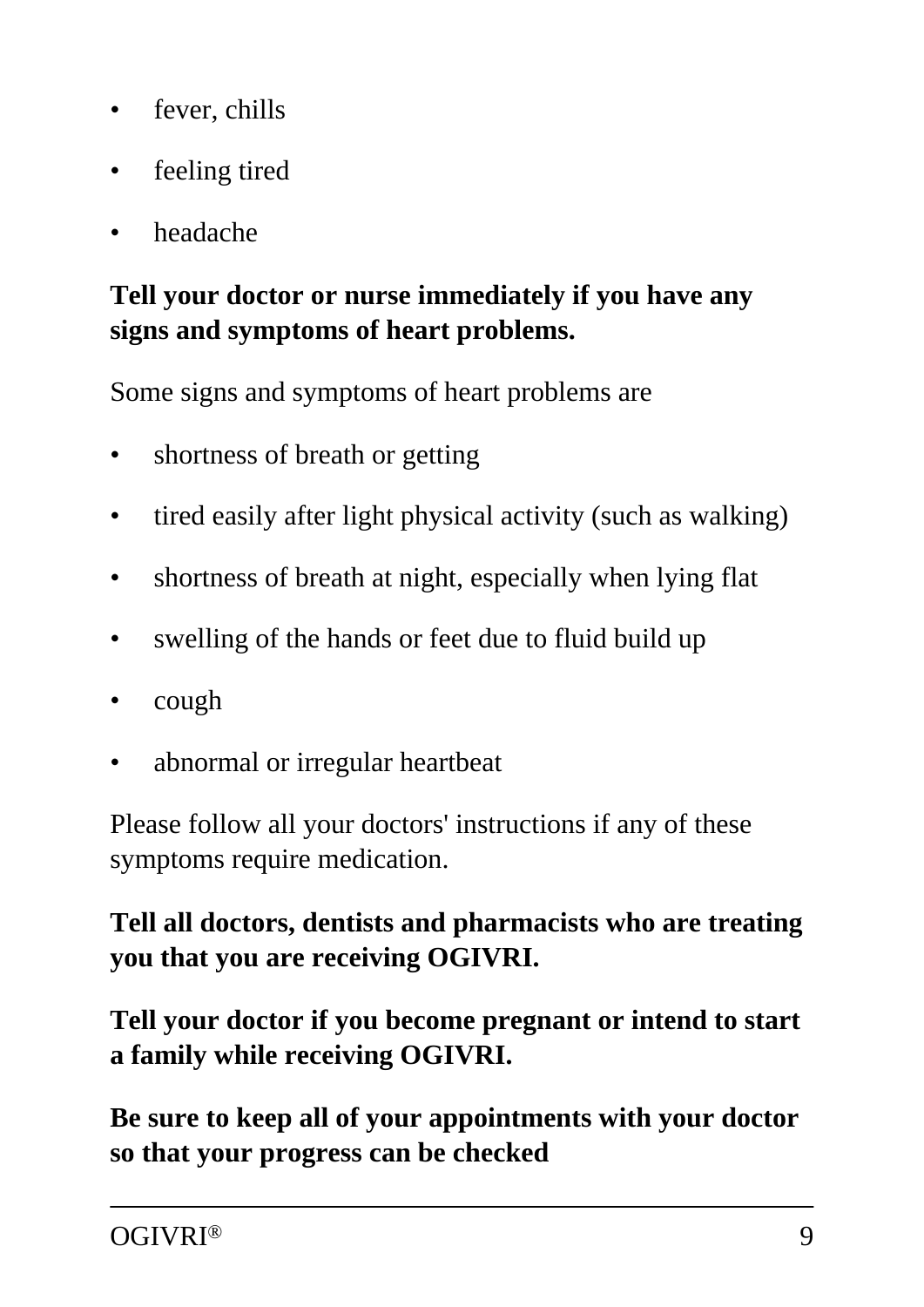Your doctor may perform regular tests.

### **Things you must not do**

#### **Do not stop your OGIVRI treatment without talking to your doctor first.**

Tell your doctor if you feel that OGIVRI is not helping your condition.

**Do not take any other medicines, whether they require a prescription or not, without first telling your doctor or consulting with a pharmacist.**

### **Things to be careful of**

#### **Be careful driving or operating machinery until you know how OGIVRI affects you.**

If you experienced symptoms during your treatment with OGIVRI you should not drive or operate machinery.

## **Side effects**

#### **Tell your doctor as soon as possible if you do not feel well while you are receiving OGIVRI.**

OGIVRI helps most people with HER2 positive breast and gastric cancer but it may have some unwanted side effects in some people.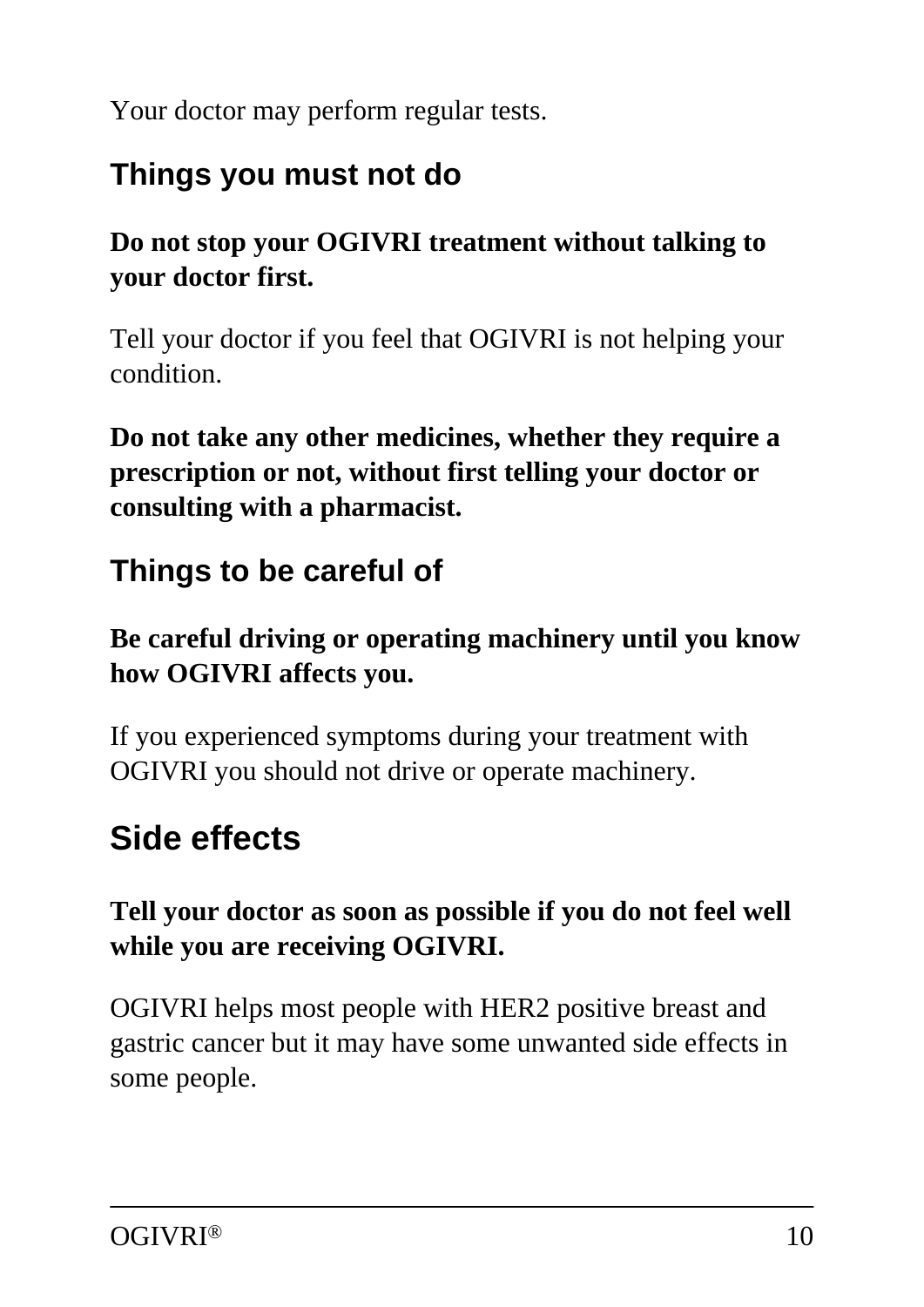All medicines can have side effects. Sometimes they are serious, most of the time they are not. You may need medical treatment if you get some of the side effects.

#### **Ask your doctor or pharmacist to answer any questions you may have.**

Because OGIVRI may be used with other medicines that treat breast and gastric cancer, it may be difficult for your doctor to tell whether the side effects are due to OGIVRI or due to the other medicines.

For further information about the side effects of any other medicines you are receiving, please ask your doctor, nurse or pharmacist for the

Consumer Medicine Information (CMI) leaflets for these medicines.

## **During an infusion**

**Tell your doctor or nurse immediately if you notice any of the following while receiving an infusion (particularly during the first infusion):**

- swelling of your face, lips, tongue or throat with difficulty breathing
- swelling of other parts of your body such as your hands or feet
- shortness of breath, wheezing or trouble breathing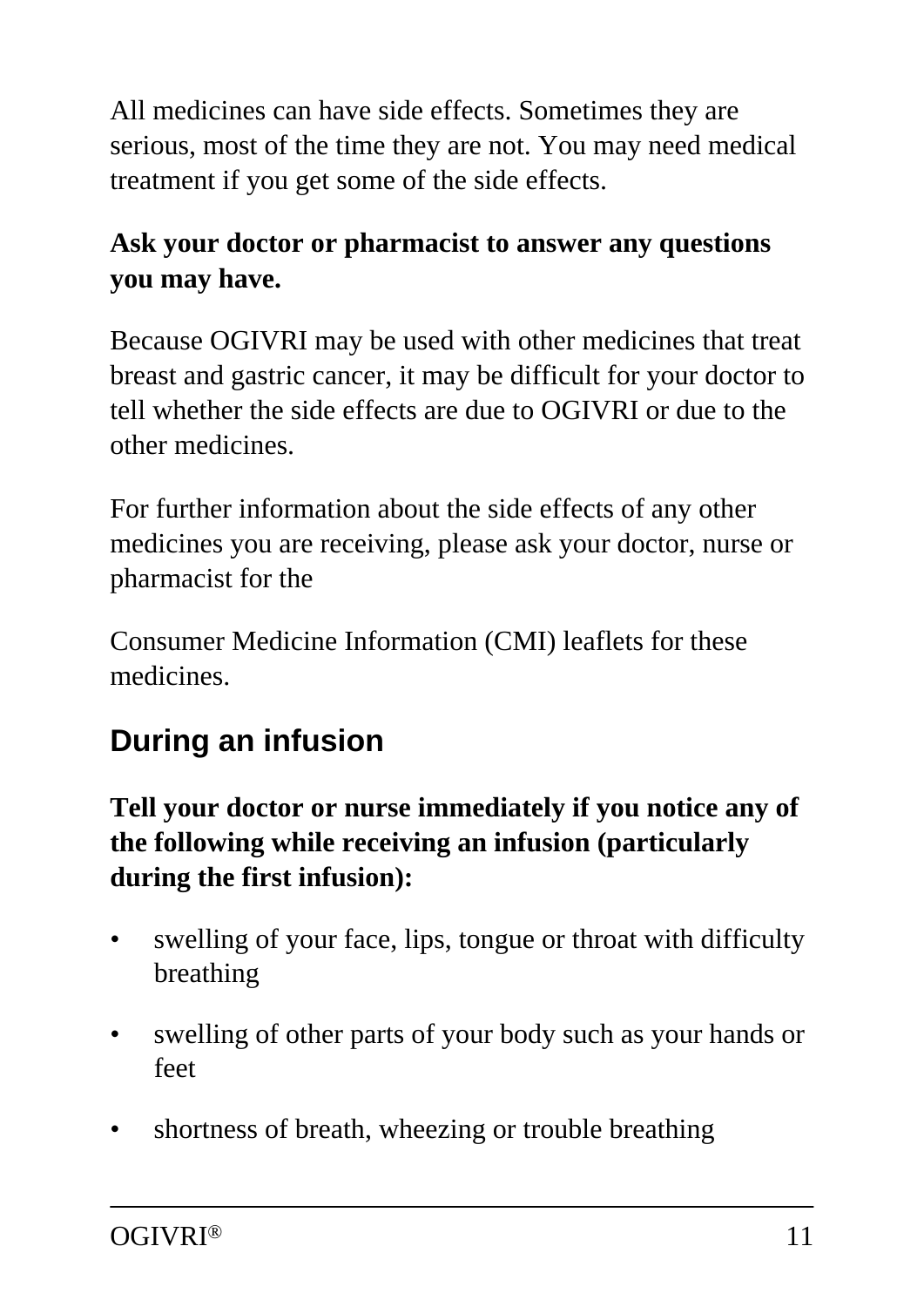- abnormal or irregular heartbeat
- rash, itching or hives on the skin
- feeling sick (nausea) or vomiting, diarrhoea
- pain or discomfort (including
- stomach pain, back pain, chest or neck pain)
- fever or chills
- headache
- fatigue or tiredness
- cough

These may be serious side effects.

You may require urgent medical attention.

Your doctor may prescribe medication to stop the side effects from occurring.

### **After an infusion**

#### **Tell your doctor immediately or go to Accident and Emergency at your nearest hospital if you notice any of the following:**

swelling of your face, lips, tongue or throat with difficulty breathing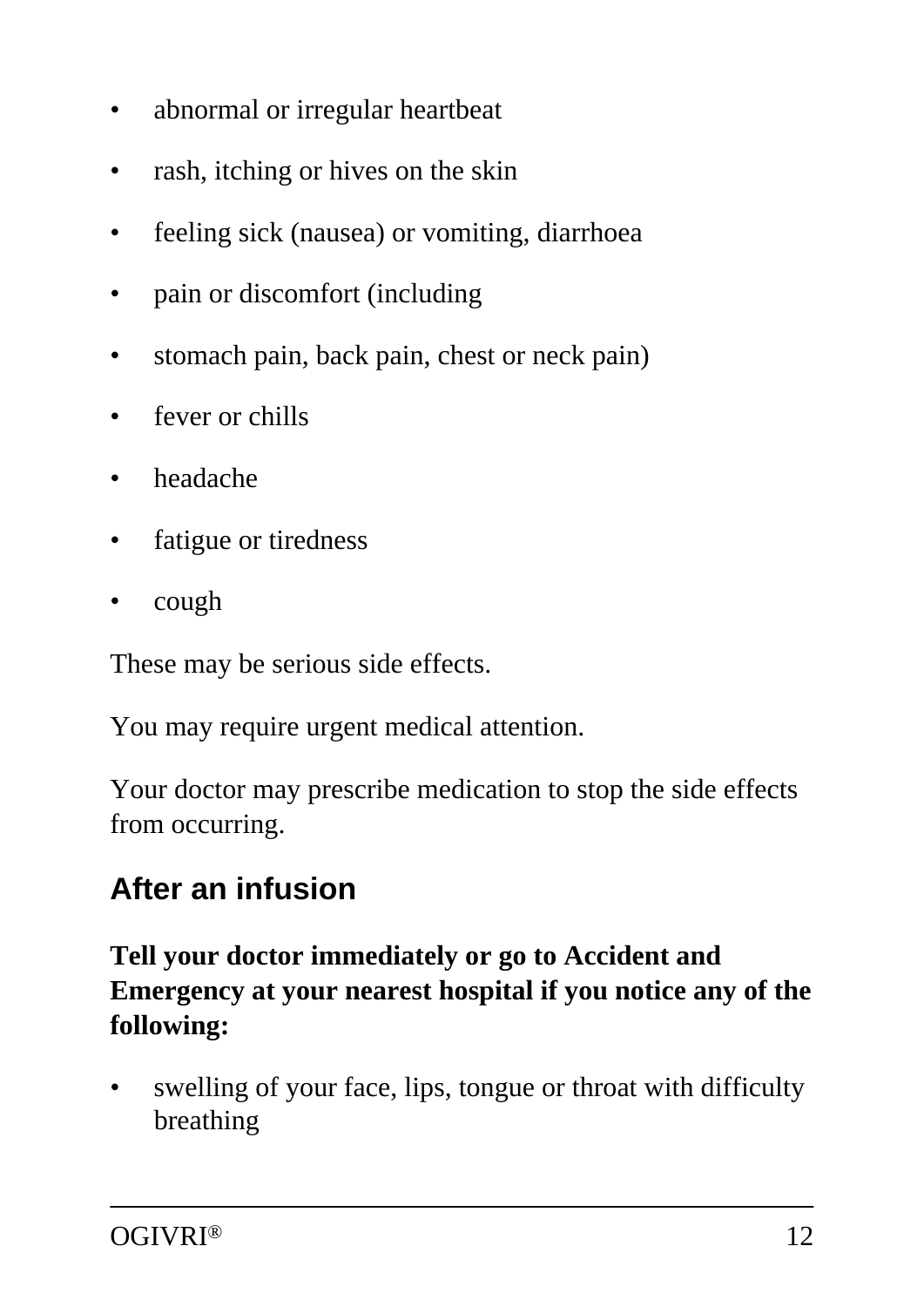- severe shortness of breath, wheezing or trouble breathing
- severe chest pain spreading out to the arms, neck, shoulder and/or back
- rash, itching or hives on the skin
- fever or chills
- abnormal or irregular beating of the heart
- severe swelling of the hands, feet or legs
- severe coughing

These are serious side effects. You may need urgent medical attention.

#### **Tell your doctor or nurse as soon as possible if you notice any of the following:**

- any of the side effects listed above
- getting tired more easily after light physical activity, such as walking
- shortness of breath, especially when lying down or being woken from your sleep with shortness of breath
- runny or blocked nose, or nosebleeds
- insomnia (difficulty sleeping)
- confusion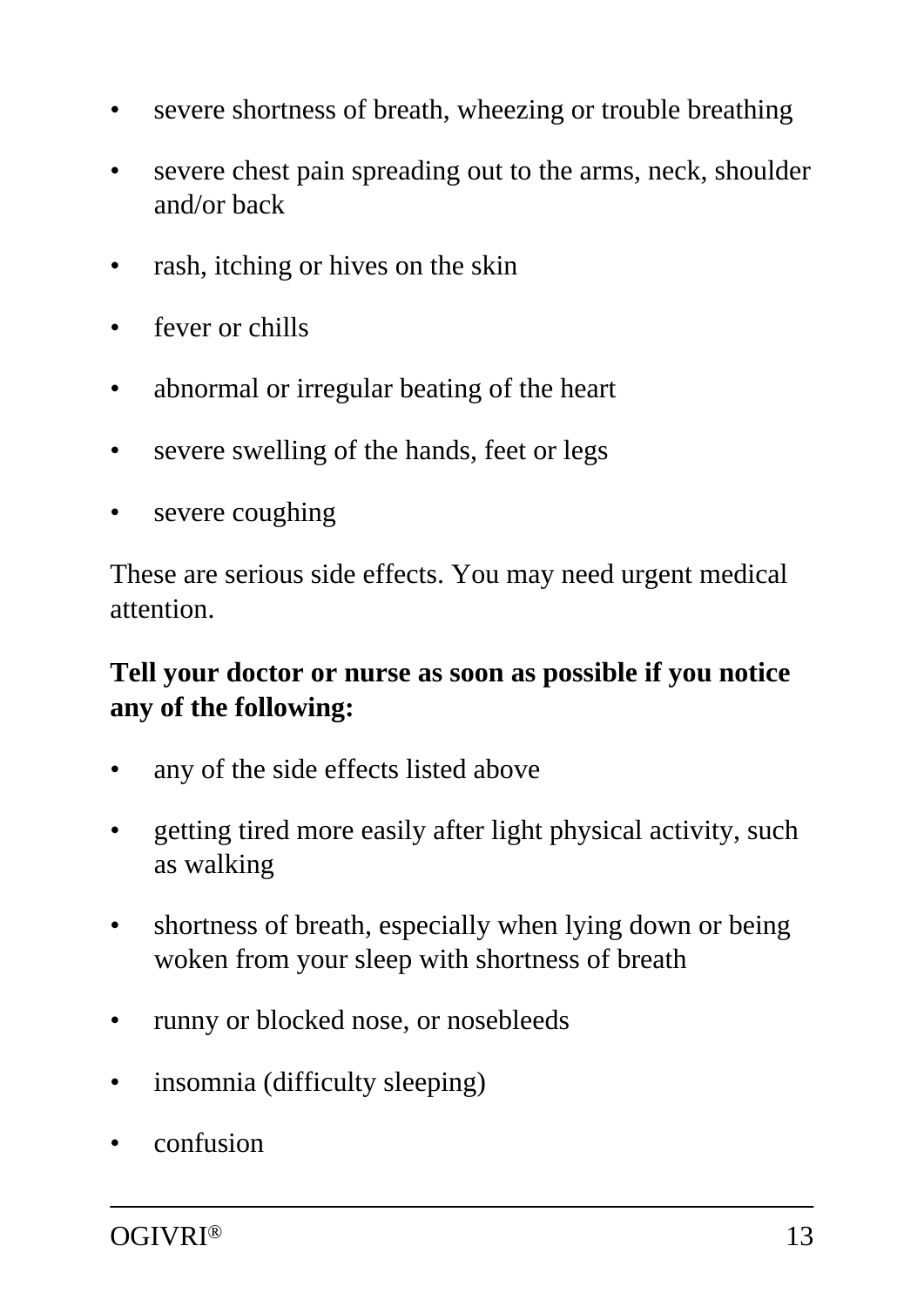- weakness, soreness in muscles and/or joints
- increased cough
- feeling dizzy, tired, looking pale
- flu and/or cold like symptoms, frequent infections such as fever, severe chills, sore throat or mouth ulcers
- hot flushes
- diarrhoea
- changes in weight (gain or loss)
- redness, dryness or peeling of the hands or feet (hand-foot syndrome)
- pain in hands or feet
- unusual hair loss or thinning
- nail problems
- eye problems such as producing more tears, swollen runny eyes or conjunctivitis (discharge with itching of the eyes and crusty eyelids)

This is not a complete list of all possible side effects. Your doctor or pharmacist has a more complete list. Others may occur in some people and

there may be some side effects not yet known.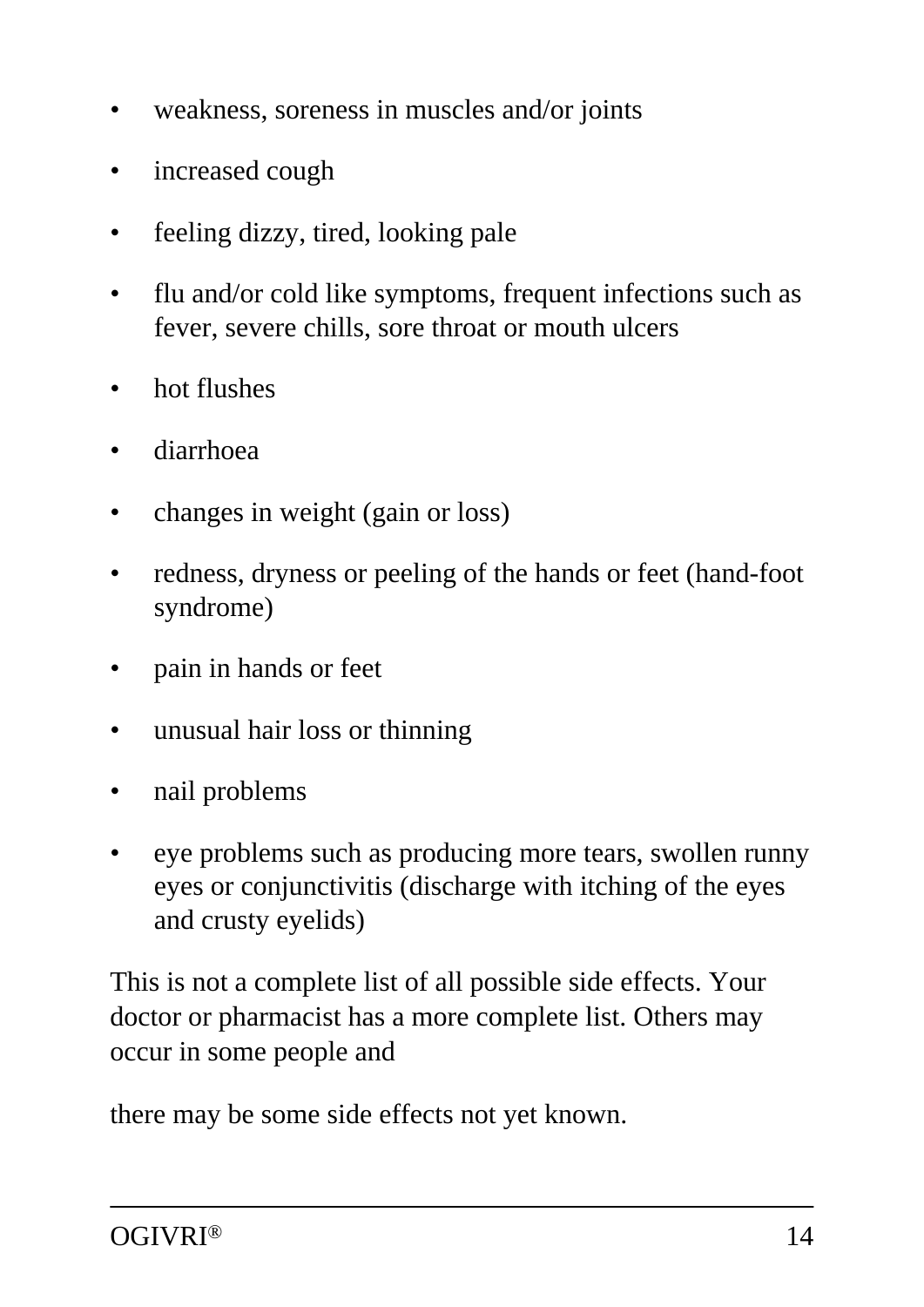**Tell your doctor if you notice anything else that is making you feel unwell, even if it is not on this list.**

**Ask your doctor or pharmacist if you don't understand anything in this list.**

#### **Do not be alarmed by this list of possible side effects.**

You may not experience any of them.

# **After using OGIVRI**

## **Storage**

OGIVRI will be stored in the pharmacy or on the hospital ward in a refrigerator at a temperature between 2°C and 8°C.

## **Availability**

OGIVRI is available in two presentations;

- Powder for intravenous infusion (drip into the vein). Supplied as a single dose vial, available in 150 mg strength.
- Powder for intravenous infusion (drip into the vein). Supplied as a Pharmacy Bulk Pack in 440 mg vial with bacteriostatic water for injection

It is important to check the product labels to ensure that the correct presentation is being given as prescribed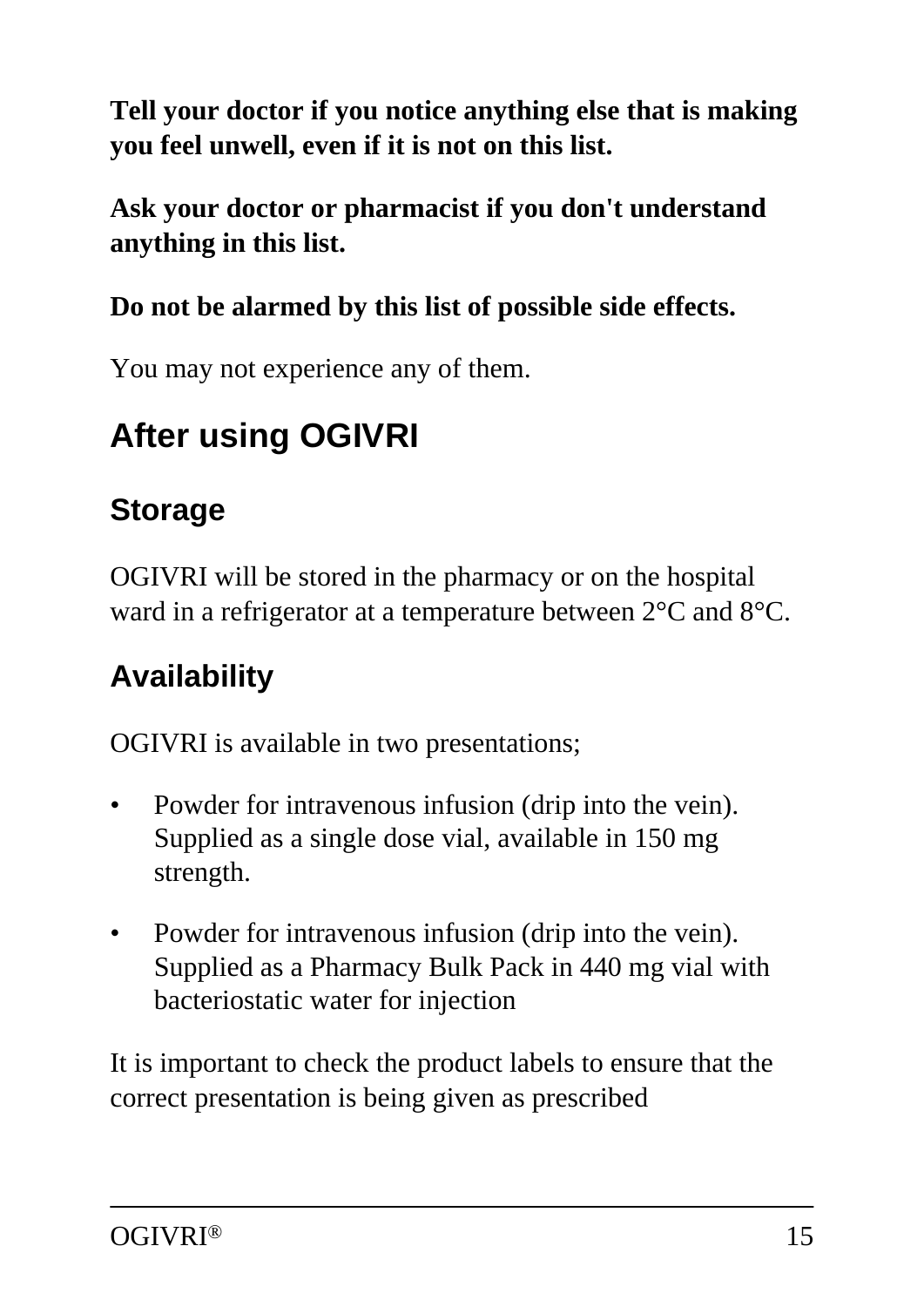# **Product description**

### **What OGIVRI looks like**

OGIVRI is a white to pale yellow powder which is dissolved before use.

After dissolving, the OGIVRI solution should appear as a clear colourless to yellow solution.

#### **Ingredients**

Each vial of OGIVRI contains 150 mg or 440 mg of the active ingredient trastuzumab.

It also contains;

- L-histidine hydrochloride monohydrate
- L-histidine
- Sorbitol
- Macrogol 3350
- Hydrochloric acid and/or sodium hydroxide may be added to adjust pH.

The trastuzumab protein is made using Chinese hamster ovary cells.

### **Manufacturer/Distributor/ Supplier**

OGIVRI is made/distributed/supplied in Australia by:

OGIVRI® 16